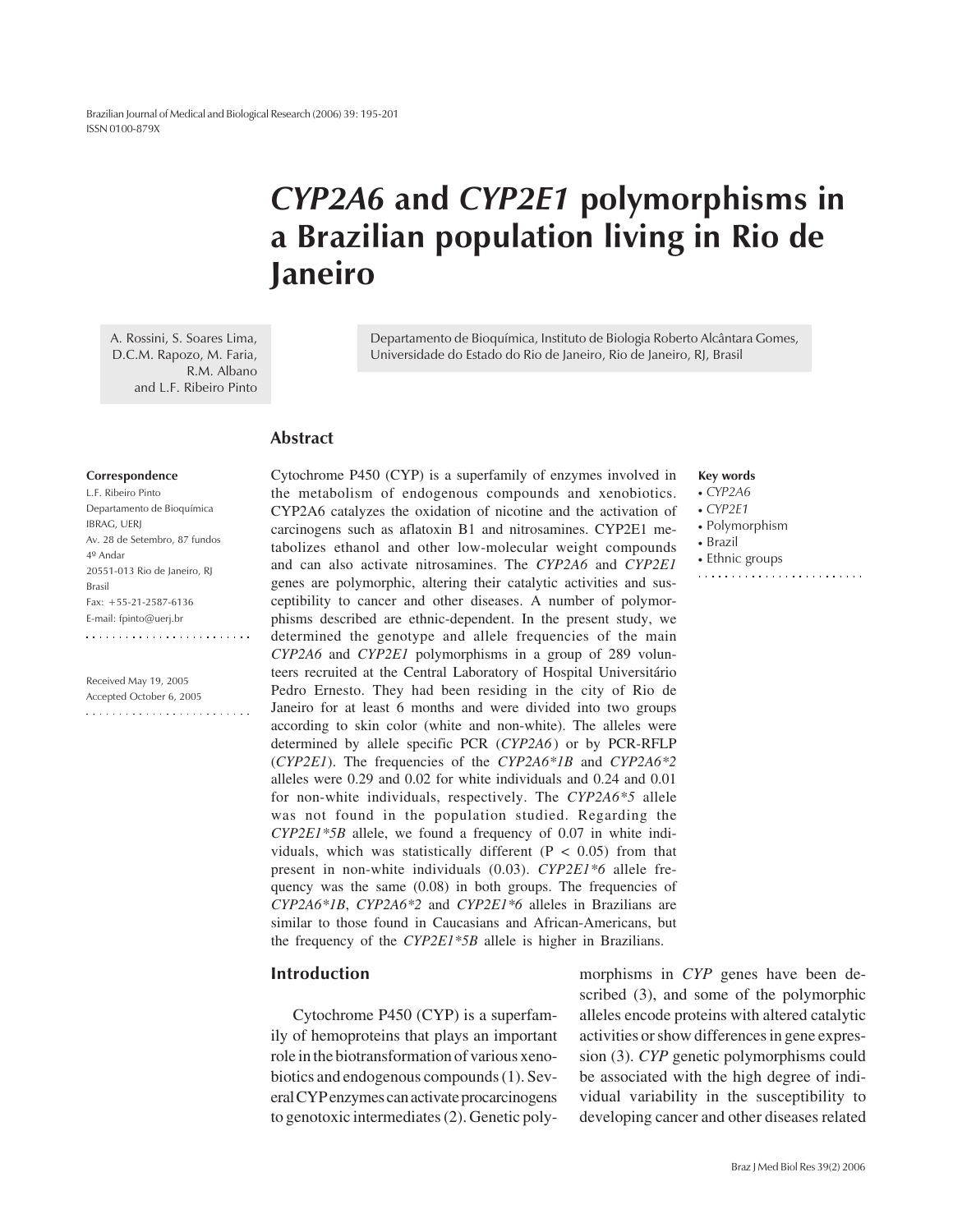to environmental carcinogens or endogenous compounds (4-7).

CYP2A6 is involved in the metabolism of several nitrosamines, particularly those present in tobacco smoke (1), and is also responsible for most of the metabolism of nicotine in humans (6). The *CYP2A6* gene is located on chromosome 19, at 19q13.2, in a cluster with other genes of the *CYP2A* sub-family (*CYP2A7* and *CYP2A13*) and genes from other *CYP2* sub-families (*CYP2B6*, *CYP2F1*) (7). Within the *CYP2A6* gene, more than 20 alleles have been described (3). The *CYP2A6* wild-type allele was termed *CYP2A6\*1A*. The *CYP2A6\*1B* allele presents a gene conversion with *CYP2A7* in the 3'-untranslated region and its effect on CYP2A6 activity is not known*.* The *CYP2A6\*2* allele has a single point mutation (1799T > A) leading to a single amino acid substitution (L160H) (8-10) and the *CYP2A6\*5* allele has a point mutation in exon  $9 (6582G > T)$ also leading to a single amino acid substitution (G479V), as well as a gene conversion in the 3'-untranslated region (11). The *CYP2A6\*2* and *CYP2A6\*5* alleles encode unstable and catalytically inactive enzymes.

CYP2E1 is an ethanol-inducible enzyme that metabolizes some low-molecular weight compounds such as ethanol, acetone, and nitrosamines (12). The *CYP2E1* gene is located on the long arm of chromosome 10, at 10q24.3-qter (13) and several *CYP2E1* polymorphisms have been identified (3). The wild-type allele (*CYP2E1\*1A*) has an *Rsa*I restriction site in the regulatory region of the gene, at -1053, and a restriction site for *Dra*I in exon 6, at 7632. The *CYP2E1\*5B* allele, detected by resistance to digestion by *Rsa*I, seems to be associated with changes at the transcriptional level, resulting in altered catalytic rates (14,15). This allele shows a restriction site for *Pst*I, characterized by a G > C substitution at -1293. A second allele, *CYP2E1\*6*, shows a  $T > A$  substitution at 7632 and is not digested by *Dra*I (16). However, its effect on CYP2E1 activity remains unclear (15,16).

*CYP2A6* and *CYP2E1* genetic polymorphisms are ethnic dependent (17), and the polymorphic alleles can be more than ten times more frequent in Asians than in Caucasians (5,6,17). However, little information is available about these genetic polymorphisms in multi-ethnic populations.

In the present study, we analyzed the frequency of *CYP2A6* and *CYP2E1* polymorphisms in individuals living in the city of Rio de Janeiro, a highly admixed population, because these polymorphisms can be involved in the susceptibility to various diseases related to tobacco smoking and alcohol drinking.

#### **Material and Methods**

#### **Study group**

A total of 289 individuals were included in the present study. The group was composed of outpatients recruited at Hospital Universitário Pedro Ernesto (HUPE, UERJ) during 1999, who had already been included in a previously published study (18). All volunteers had been residents of the metropolitan area of Rio de Janeiro for at least 6 months. To avoid selecting individuals presenting a specific pathology, the subjects were recruited at the central laboratory of the hospital, and those with a previous history of cancer were not included in the study. Information was obtained using a standardized questionnaire, including data on social habits and health problems. The group eligible for the study was classified as white (151 individuals) or non-white (138 individuals) according to skin color. The group of non-white individuals included 63 mulattos and 75 black individuals. The mean age of the individuals that took part in this study was 54.2 years (range: 20 to 85 years) (Table 1). There was no significant difference in mean age between white and non-white individuals. The study proposal and all ethical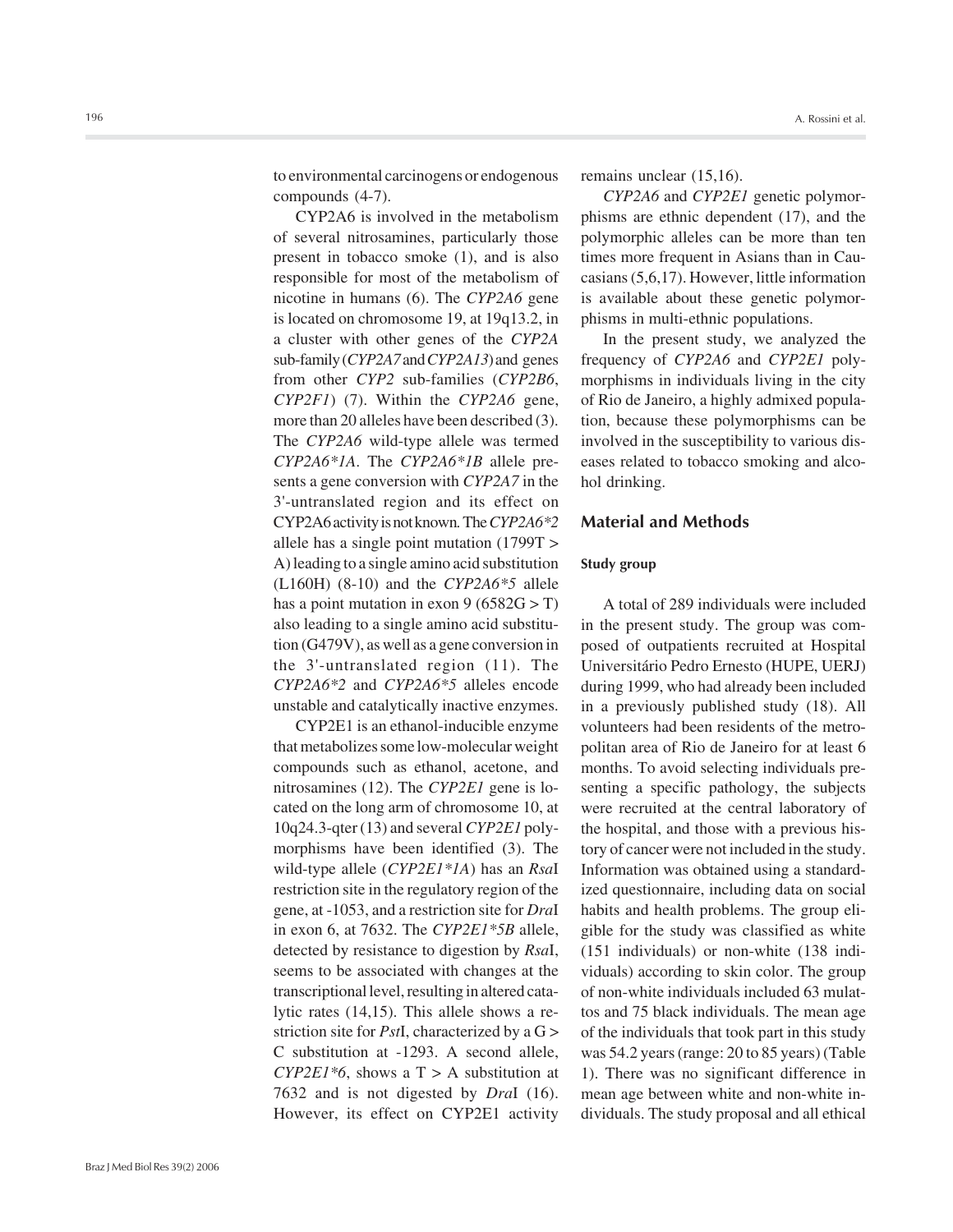proceedings were approved by the Ethics Committee of HUPE, UERJ. All of the participants signed an informed consent form.

#### **Genotyping**

*DNA extraction.* Blood was collected into EDTA-containing tubes and DNA was extract from blood lymphocytes by proteinase K/SDS digestion as described (19).

*CYP2A6 polymorphisms.* Genotyping for the *CYP2A6\*1B*, *CYP2A6\*2*, and *CYP2A6\*5* alleles were performed as described by Oscarson et al. (10,11). Briefly, a two-step PCR method was used to detect *CYP2A6\*1B* and *CYP2A6\*5* alleles. In the first PCR reaction (PCR I), a region from exon 8 to the 3'flanking region of *CYP2A6* was specifically amplified. This PCR product was subsequently used as a template in the second allelespecific PCR reaction (PCR II). The PCR I was identical for each allele, and PCR II was carried out using specific primers for the amplification of *CYP2A6\*1B* or *CYP2A6\*5* in separated reaction tubes. For *CYP2A6\*2* a similar approach was conducted. In the PCR I a region from exon 1 to exon 4 was amplified, followed by PCR II, with specific primers for the amplification of *CYP2A6\*2.* The PCR II for *CYP2A6\*1B*, *CYP2A6\*2* or *CYP2A6\*5* always had a primer that amplified the wild-type or the polymorphic allele. The genotype was determined according to the amplification products in PCR II.

*CYP2E1 polymorphisms*. The genotyping assays for the *CYP2E1* polymorphisms were performed by PCR-RFLP analysis. The *\*5B* allele was detected as described by Hayashi et al. (15), with modifications. After initial denaturation at 94ºC for 4 min, amplification was carried out for 35 cycles at 94ºC for 60 s, 53ºC for 80 s, 72ºC for 90 s, followed by a final extension at 72ºC for 5 min. Ten microliters of the PCR product (410 bp) was incubated with 2.5 U *Rsa*I (Life Technologies, Carlsbad, CA, USA) and 8 µL was incubated with 3.0 U *Pst*I (Life Technologies), and the resulting fragments were separated on 2.5% agarose gel stained with ethidium bromide. The digestion products according to the different genotypes are described in Table 2. For allele *\*6* determination, the PCR conditions were those previously described (15,20). The amplification product (10 µL) was incubated with 2.5 U *Dra*I (Life Technologies), and the products were separated on 10% polyacrylamide gel and stained with silver (21). Table 2 shows the genotypes, the restriction enzymes used and the corresponding sizes of the digestion products.

#### **Statistical analysis**

Data were analyzed statistically using the GraphPad Instat (GraphPad Software, Inc., San Diego, CA, USA) and Genepop (Genepop web version 3.4) software (22). Differences were considered to be significant at  $P < 0.05$ .

Table 1. Characteristics of the study population.

| Color                  |     | Men  |     | Women | Total |      |
|------------------------|-----|------|-----|-------|-------|------|
|                        | N   | Age  | N   | Age   | N     | Age  |
| <b>Black</b>           | 21  | 55.9 | 54  | 56.9  | 75    | 56.7 |
| Mulatto                | 21  | 53.5 | 42  | 53.2  | 63    | 53.3 |
| Non-white <sup>a</sup> | 42  | 54.7 | 96  | 55.3  | 138   | 55.1 |
| White                  | 64  | 49.8 | 87  | 55.9  | 151   | 53.3 |
| Total <sup>b</sup>     | 106 | 51.7 | 183 | 55.6  | 289   | 54.2 |

 $a$ Non-white includes mulatto and black skin-colored individuals.  $b$ Non-white (black + mulatto) and white individuals.

Table 2. Size of the digestion products according to *CYP2E1* genotype and different restriction enzymes used in their analysis.

| Genotype                    | Rsal digestion     | PstI digestion      | Dral digestion           |  |  |
|-----------------------------|--------------------|---------------------|--------------------------|--|--|
| $c1/c1$ (*1A/*1A)           | 360 and 50 bp      | 410 bp              | -                        |  |  |
| $c2/c2$ (*5B/*5B)           | 410 <sub>bp</sub>  | 290 and 120 bp      |                          |  |  |
| $c1/c2$ (*1A/*5B)           | 410, 360 and 50 bp | 410, 290 and 120 bp |                          |  |  |
| $D/D$ (*1a/*1A)             |                    |                     | 572, 302 and 121 bp      |  |  |
| $C/C$ (*6/*6)               |                    |                     | 874 and 121 bp           |  |  |
| $D/C$ (*1 <sup>a</sup> /*6) | -                  |                     | 874, 572, 302 and 121 bp |  |  |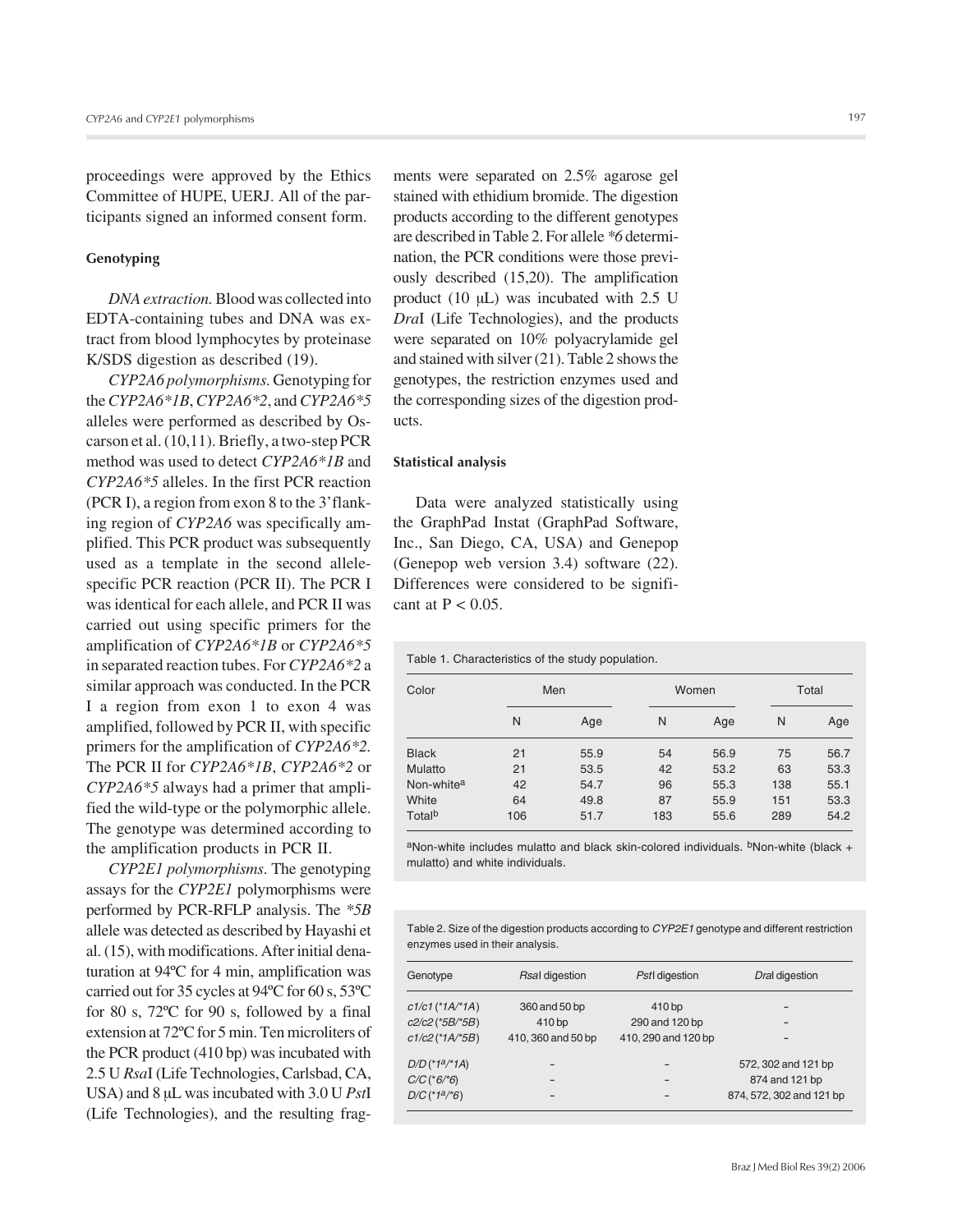## **Results**

Table 3 shows the genotype frequencies of *CYP2A6.* The most frequent genotype was *\*1A/\*1A*, followed by *\*1A/\*1B.* The *\*2/\*2* genotype was found in only 1 volun-

Table 3. Frequencies (number and % of individuals) of *CYP2A6* and *CYP2E1* genotypes.

|                | <b>Black</b> | Mulatto     | Non-white <sup>a</sup> | White               | Total <sup>b</sup> |
|----------------|--------------|-------------|------------------------|---------------------|--------------------|
| CYP2A6         |              |             |                        |                     |                    |
| N.             | 75           | 63          | 138                    | 151                 | 289                |
| $*1A/*1A$      | 41 (54.7)    | 38 (60.3)   | 79 (57.2)              | 70 (46.4)           | 149 (51.6)         |
| $*1A/*1B$      | 28 (37.3)    | 20(31.8)    | 48 (34.8)              | 64 (42.4)           | 112 (38.8)         |
| $*1B/*1B$      | 5(6.7)       | 4(6.3)      | 9(6.5)                 | 10(6.6)             | 19(6.6)            |
| * $1A$ /*2     | 1(1.3)       | $\Omega$    | 1(0.7)                 | 4(2.6)              | 5(1.7)             |
| *1B/*2         | $\Omega$     | $\mathbf 0$ | $\Omega$               | 3(2.0)              | 3(1.0)             |
| $*2/*2$        | 0            | 1(1.6)      | 1(0.7)                 | $\mathbf 0$         | 1(0.3)             |
| CYP2E1 (Rsal)  |              |             |                        |                     |                    |
| N              | 75           | 63          | 138                    | 151                 | 289                |
| *1A/*1A        | 72 (96.0)    | 59 (93.7)   | 131 (94.9)             | 132 (87.4)          | 263 (91.0)         |
| $*1A,*5B$      | 2(2.7)       | 4(6.3)      |                        | $6(4.4)$ 17 (11.3)  | 23(8.0)            |
| <i>*5B/*5B</i> | 1(1.3)       | $\Omega$    | 1(0.7)                 | 2(1.3)              | 3(1.0)             |
| CYP2E1 (Dral)  |              |             |                        |                     |                    |
| N              | 75           | 63          | 138                    | 151                 | 289                |
| $*1A/*1A$      | 65 (86.7)    | 53 (84.1)   | 118 (85.5)             | 127 (84.1)          | 245 (84.8)         |
| $*1A,*6$       | 9(12.0)      | 10(15.9)    |                        | 19 (13.8) 23 (15.2) | 42 (14.5)          |
| $*6/*6$        | 1(1.3)       | $\Omega$    | 1(0.7)                 | 1(0.7)              | 2(0.7)             |

aNon-white includes mulatto and black skin-colored individuals.  $b$ Non-white (black + mulatto) and white individuals.

Table 4. *CYP2A6* genotypes and allele frequencies in white and non-white Brazilian individuals.

|                  | Non-White <sup>a</sup> |       |                   |          | White |       |                | Total <sup>b</sup> |                                     |  |
|------------------|------------------------|-------|-------------------|----------|-------|-------|----------------|--------------------|-------------------------------------|--|
|                  |                        |       | Observed Expected |          |       |       |                |                    | Observed Expected Observed Expected |  |
| Genotype         |                        |       |                   |          |       |       |                |                    |                                     |  |
| * $1A$ /* $1A$   | 79                     |       | 77.5              | 70       |       | 70.9  | 149            |                    | 148.3                               |  |
| * $1A$ /* $1B$   | 48                     |       | 49.7              | 64       |       | 60.5  | 112            |                    | 110.4                               |  |
| *1B/*1B          | 9                      |       | 7.8               | 10       |       | 12.7  | 19             |                    | 20.4                                |  |
| *1A/*2           | 1                      |       | 2.3               | 1        |       | 2.8   | $\overline{2}$ |                    | 5.1                                 |  |
| *1B/*2           | $\Omega$               |       | 0.7               | 3        |       | 1.2   | 3              |                    | 1.9                                 |  |
| $*2/*2$          | 1                      |       | 0.01              | $\Omega$ |       | 0.02  | 1              |                    | 0.04                                |  |
| P                | 0.018                  |       | 0.108             |          |       | 0.015 |                |                    |                                     |  |
| Allele frequency | $^*1A$                 | $*1B$ | $*_{2}$           | $*1A$    | $*1B$ | $*2$  | $*1A$          | $*1B$              | *2                                  |  |
|                  | 0.75                   | 0.24  | 0.01              | 0.69     | 0.29  | 0.02  | 0.72           | 0.27               | 0.01                                |  |

aNon-white includes mulatto and black skin-colored individuals.  $b$ Non-white (black + mulatto) and white individuals.

teer, corresponding to a frequency of 0.3% in the study group. The frequency of the wild-type allele was 0.72 in the study population as a whole (Table 4), and 0.75 and 0.69 in non-white and white individuals, respectively. The *CYP2A6\*5* allele was absent in the individuals analyzed.

The frequencies of *Rsa*I genotype polymorphism of *CYP2E1* in the population were 91% for the *\*1A/\*1A* genotype, 8% for the *\*1A/\*5B* genotype, and 1% for *\*5B/\*5B* genotype (Table 3). Among non-white individuals, the respective frequencies were 94.9, 4.4, and 0.7%, whereas among white individuals the frequencies were 87.4% for *\*1A/ \*1A*, 11.3% for *\*1A/\*5B*, and 1.3% for *\*5B/ \*5B*. When comparing white and non-white individuals we found a significant difference regarding these genotype frequencies (P < 0.05), and the polymorphic allele (*\*5B*) was more frequent in white (7%) than in non-white individuals (3%; Table 5). As shown in Table 5, the population analyzed is not in Hardy-Weinberg equilibrium.

The genotype frequencies of the *Dra*I polymorphism of the *CYP2E1* gene were 84.8, 14.5, and 0.7% for the *\*1A/\*1A*, *\*1A/ \*6* and *\*6/\*6* genotypes, respectively (Table 3). There was no difference in genotype frequencies betwen white and non-white individuals, and the frequency of *CYP2E1\*6* was 8% in the population studied (Table 6).

## **Discussion**

In Western countries, carcinogens present in tobacco smoke are the main substances involved in the development of tumors such as those of the lung (23) and the esophagus (24), among others. In most cases, there is a synergistic effect between tobacco smoking and alcohol drinking for the risk of tumor development (24,25). Pro-carcinogens in tobacco smoke such as nitrosamines and ethanol are metabolized by CYP enzymes (1). CYP2A6 and CYP2E1 are the most important enzymes involved in nitrosamine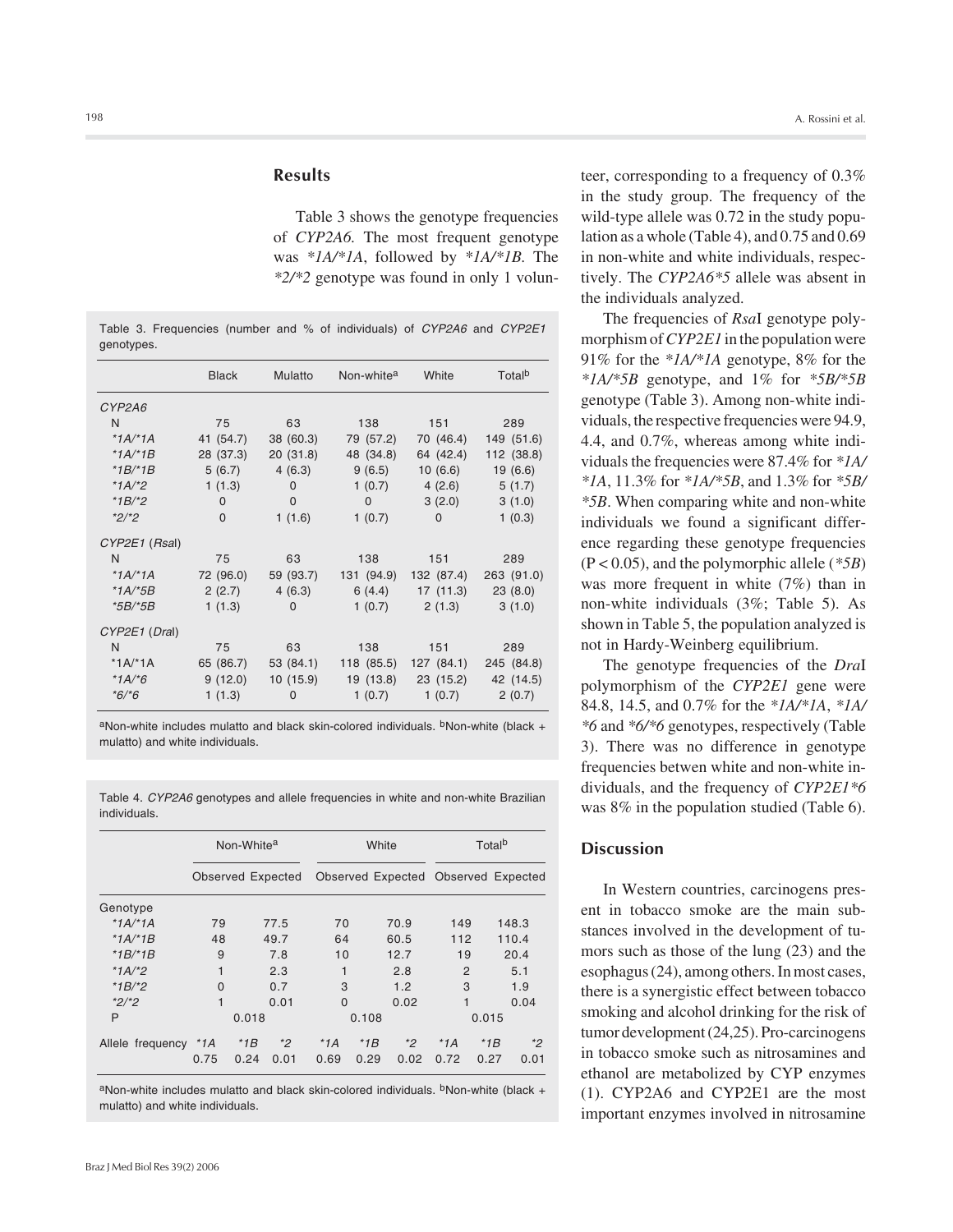activation in human tissues (1), and ethanol is metabolized by CYP2E1 and induces this enzyme. Therefore, polymorphisms in low penetrance genes like *CYP2A6* and *CYP2E1* can have an impact on cancer susceptibility (4), since polymorphic alleles encode proteins with altered catalytic activities or cause alterations in the regulation of the gene.

*CYP2A6* genetic polymorphisms are also involved in the interindividual differences in nicotine disposition. Hepatic CYP2A6 catalyzes the C-oxidation of nicotine to cotinine and the subsequent hydroxylation of cotinine to trans-3'-hydroxycotinine, the major route of nicotine metabolism (6). Thus, individuals showing reduced CYP2A6 activity determined by *CYP2A6* genetic polymorphisms have impaired nicotine metabolism and reduced smoking behavior (6). In addition, these individuals may be less exposed to other tobacco compounds (6).

The Brazilian population consists of the admixture of Africans, Europeans and Amerindians, with a high degree of miscegenation (26,27). This characteristic makes the Brazilian population different from other less admixed populations. Since it has been reported that *CYP* polymorphisms are ethnic dependent, in this study we determined the genotype and allele frequencies of *CYP2A6* and *CYP2E1* polymorphisms in a group of 289 volunteers from Rio de Janeiro.

The frequencies of the *CYP2A6\*1B* and *CYP2A6\*2* alleles were 0.29 and 0.02 among white individuals and 0.24 and 0.01 among non-white individuals, respectively. Although not statistically significant, there was a trend to a lower frequency of these alleles among non-white individuals. These results agree with other studies that showed that these alleles seem to be less frequent among individuals of African ancestry (6,28,29). Similar results were obtained in another study on Brazilian individuals (30), which found allele frequencies of 0.38 and 0.24 for *CYP2A6\*1B* and 0.02 and 0.01 for *CYP2A6\*2* among white and non-white Brazilians, respectively. The results obtained for the population from Rio de Janeiro are similar to those obtained for Europeans and North Americans, whose allelic frequencies are about 0.30 for *CYP2A6\*1B* and 0.01- 0.03 for *CYP2A6\*2* among Caucasians (11, 28,31,32). We did not detect the presence of the *CYP2A6\*5* allele in the population studied. This allele has been shown to be very rare among Caucasians and Asians, with frequencies of 0-0.01 (6,11,33). Recently, it was shown that *CYP2A6\*5* is absent in individuals from Africa (29).

In relation to the *Rsa*I polymorphism of *CYP2E1*, we found genotype frequencies of 91, 8, and 1% for *\*1A/\*1A*, *\*1A/\*5B*, and

Table 5. *CYP2E1* genotypes and allele frequencies (allele *\*5B*) in white and nonwhite Brazilian individuals.

|                  |                   | Non-White <sup>a</sup> |                                     | White | Total <sup>b</sup> |       |  |
|------------------|-------------------|------------------------|-------------------------------------|-------|--------------------|-------|--|
|                  | Observed Expected |                        | Observed Expected Observed Expected |       |                    |       |  |
| Genotype         |                   |                        |                                     |       |                    |       |  |
| * $1A$ /* $1A$   | 131               | 130.1                  | 132                                 | 130.7 | 263                | 260.7 |  |
| * $1A$ /* $5B$   | 6                 | 7.8                    | 17                                  | 19.6  | 23                 | 27.6  |  |
| $*5B/*5B$        | 1                 | 0.1                    | $\overline{2}$                      | 0.7   | 3                  | 0.7   |  |
| P                | 0.100             |                        | 0.148                               |       | 0.026              |       |  |
| Allele frequency | $*1A$             | $*5B$                  | $*1A$                               | $*5B$ | $*1A$              | $*5B$ |  |
|                  | 0.97              | 0.03                   | 0.93                                | 0.07  | 0.95               | 0.05  |  |

aNon-white includes mulatto and black skin-colored individuals. <sup>b</sup>Non-white (black + mulatto) and white individuals.

Table 6. *CYP2E1* genotypes and allele frequencies (allele *\*6*) in white and nonwhite Brazilian individuals.

|                  |       | Non-White <sup>a</sup> |       | White                               | Total <sup>b</sup> |       |  |
|------------------|-------|------------------------|-------|-------------------------------------|--------------------|-------|--|
|                  |       | Observed Expected      |       | Observed Expected Observed Expected |                    |       |  |
| Genotype         |       |                        |       |                                     |                    |       |  |
| $*1A/*1A$        | 118   | 117.7                  | 127   | 127                                 | 245                | 244.8 |  |
| $*1A,*6$         | 19    | 19.5                   | 23    | 23                                  | 42                 | 42.4  |  |
| $*6/*6$          | 1     | 0.8                    | 1     | 3                                   | 2                  | 1.8   |  |
| P                |       | 0.564                  | 1.00  |                                     | 0.696              |       |  |
| Allele frequency | $*1A$ | $*6$                   | $*1A$ | *6                                  | $*1A$              | $*6$  |  |
|                  | 0.92  | 0.08                   | 0.92  | 0.08                                | 0.92               | 0.08  |  |

aNon-white includes mulatto and black skin-colored individuals. <sup>b</sup>Non-white (black + mulatto) and white individuals.

Braz J Med Biol Res 39(2) 2006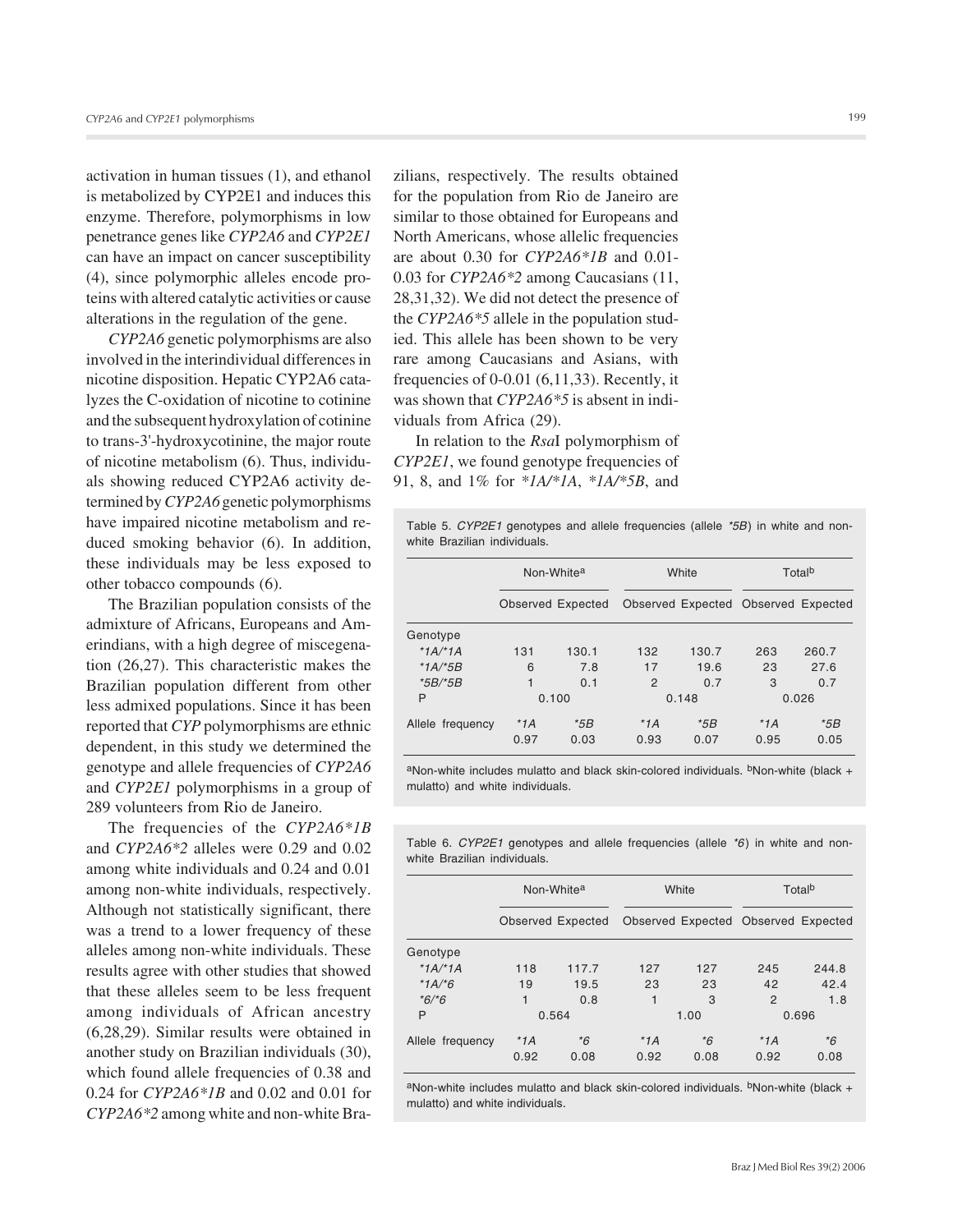*\*5B/\*5B*, respectively. Similar results were obtained in studies on volunteers from São Paulo, a State located near Rio de Janeiro. In those studies, the frequencies of the *\*1A/ \*1A*, *\*1A/\*5B*, and *\*5B/\*5B* genotypes were 89.1, 10.4 and 0.5% (34), and 90, 9, and 1%, respectively (35). The *\*5B* allele is significantly more frequent among white (0.07) than among non-white individuals  $(0.03; P<$ 0.05). Differences in *CYP2E1\*5B* allele frequencies between white and non-white individuals were also shown among North Americans (36,37). The results obtained in the present study suggest that the polymorphic allele *CYP2E1\*5B* is more frequent in Brazilians than in individuals from other Western populations, but less frequent than in Asians. The frequency of *CYP2E1\*5B* was 0.03-0.04 in Germans and in European-Americans (36-38), and 0.003-0.01 in African-Americans (36,37). Among Taiwanese individuals, the frequencies of *\*1A/\*1A*, *\*1A/ \*5B*, and *\*5B/\*5B* genotypes were 58, 35.1, and 6.9%, respectively (20), with an allele frequency of 0.24 for *CYP2E1\*5B*. In Chinese individuals, the frequency of the homozygous wild-type genotype was 6%

(39,40).

The *Dra*I polymorphism of *CYP2E1* (allele *CYP2E1\*6*) is also more frequent in Asians. Whereas 85% of our population (white and non-white) was homozygous for the wild-type allele, only half of the population from Asian countries presents this genotype (17,20). The *CYP2E1\*6* allele frequency found in our study is similar to that found in other Western countries. The frequencies found for *CYP2E1\*6* were 0.08 among individuals from Rio de Janeiro, 0.09 among Germans (38), and 0.08 and 0.11 among African-Americans and Euro-Americans (36), respectively.

In the present study, we found differences between white and non-white individuals in the genotype and allele frequencies of *CYP2A6* (alleles *\*1B* and *\*2*) and of *CYP2E1* (allele *\*5B*) gene polymorphisms, but not for the *CYP2E1\*6* allele. We also observed that the distributions of *CYP2A6\*1B*, *CYP2A6\*2* and *CYP2E1\*6* alleles, but not of the *CYP2E1\*5B* allele, among white and non-white individuals were similar to those of Caucasians and African-Americans, respectively.

#### **References**

- 1. Hasler JA, Estabrook R, Murray M et al. (1999). Human cytochromes P450. *Molecular Aspects of Medicine*, 20: 1-137.
- 2. Rautio A (2003). Polymorphic *CYP2A6* and its clinical and toxicological significance. *Pharmacogenomics Journal*, 3: 6-7.
- 3. CYP Alleles Homepage [http://www.imm.ki.se/CYPalleles]. Accessed March 15, 2005.
- 4. Vineis P (2002). The relationship between polymorphisms of xenobiotic metabolizing enzymes and susceptibility to cancer. *Toxicology*, 181-182: 457-462.
- 5. Daly AK (2003). Pharmacogenetics of the major polymorphic metabolizing enzymes. *Fundamental and Clinical Pharmacology*, 17: 27-41.
- 6. Tricker AR (2003). Nicotine metabolism, human drug metabolism polymorphisms, and smoking behaviour. *Toxicology*, 183: 151-173.
- 7. Fernandez-Salgueiro P & Gonzalez FJ (1995). The *CYP2A* subfamily: species differences, regulation, catalytic activities and role in chemical carcinogenesis. *Pharmacogenetics*, 5: S123-S128.
- 8. Yamano S, Tatsuno J & Gonzalez FJ (1990). The CYP2A3 gene

product catalyzes coumarin 7-hydroxylation in human liver microsomes. *Biochemistry*, 29: 1322-1329.

- 9. Haddidi H, Zahlsen K, Idle JR et al. (1997). A single amino acid substitution (Leu160His) in cytochrome P450 CYP2A6 causes switching from 7-hydroxylation to 3-hydroxylation of coumarin. *Food and Chemical Toxicology*, 35: 903-907.
- 10. Oscarson M, Gullsten H, Rautio A et al. (1998). Genotyping of human cytochrome P450 2A6 (CYP2A6), a nicotine C-oxidase. *FEBS Letters*, 438: 201-205.
- 11. Oscarson M, McLellan RA, Gullstén H et al. (1999). Identification and characterisation of novel polymorphisms in the *CYP2A* locus: implications for nicotine metabolism. *FEBS Letters*, 460: 321-327.
- 12. Yang CS, Patten CJ, Ishizaki H et al. (1991). Induction, purification, and characterization of cytochrome P450IIE. *Methods in Enzymology*, 206: 595-601.
- 13. Umeno M, McBride OW, Yang CS et al. (1988). Human ethanolinducible P450IIE1: complete gene sequence, promoter characterization, chromosome mapping, and cDNA-directed expression. *Bio-*